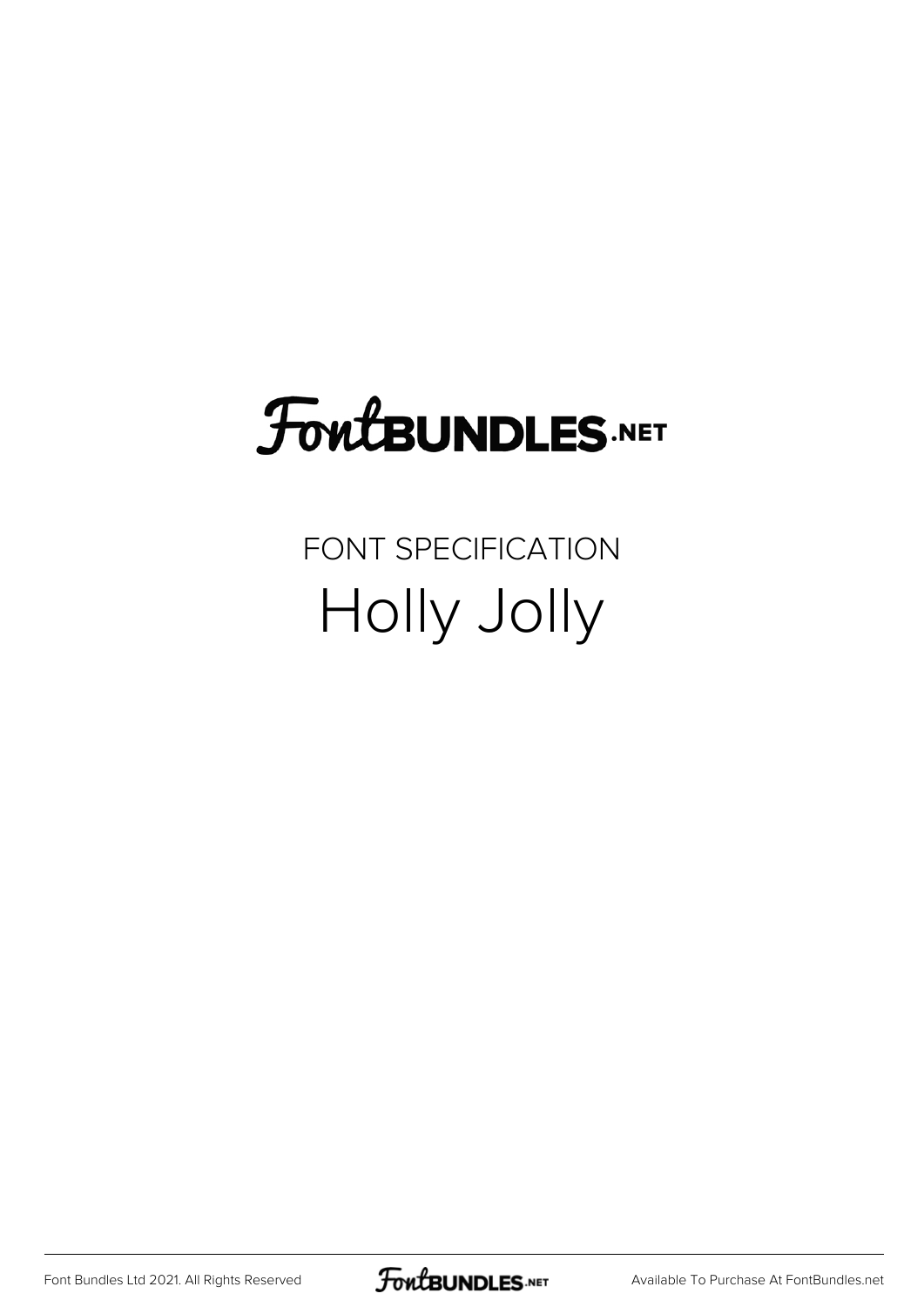#### Holly Jolly - Regular

**Uppercase Characters** 

#### ABCDEFCHJJKLMNG  $PQR$  $QTQQQQQQQQ$

Lowercase Characters

 $a \, b \, c \, d \, e \, \ell \, q \, h \, i \, j \, k \, \ell \, m \, n \, o \, p \, q \, v \, s \, t \, w \, v \, w \, v$  $y \overline{z}$ 

**Numbers** 

#### 0123456789

**Punctuation and Symbols** 

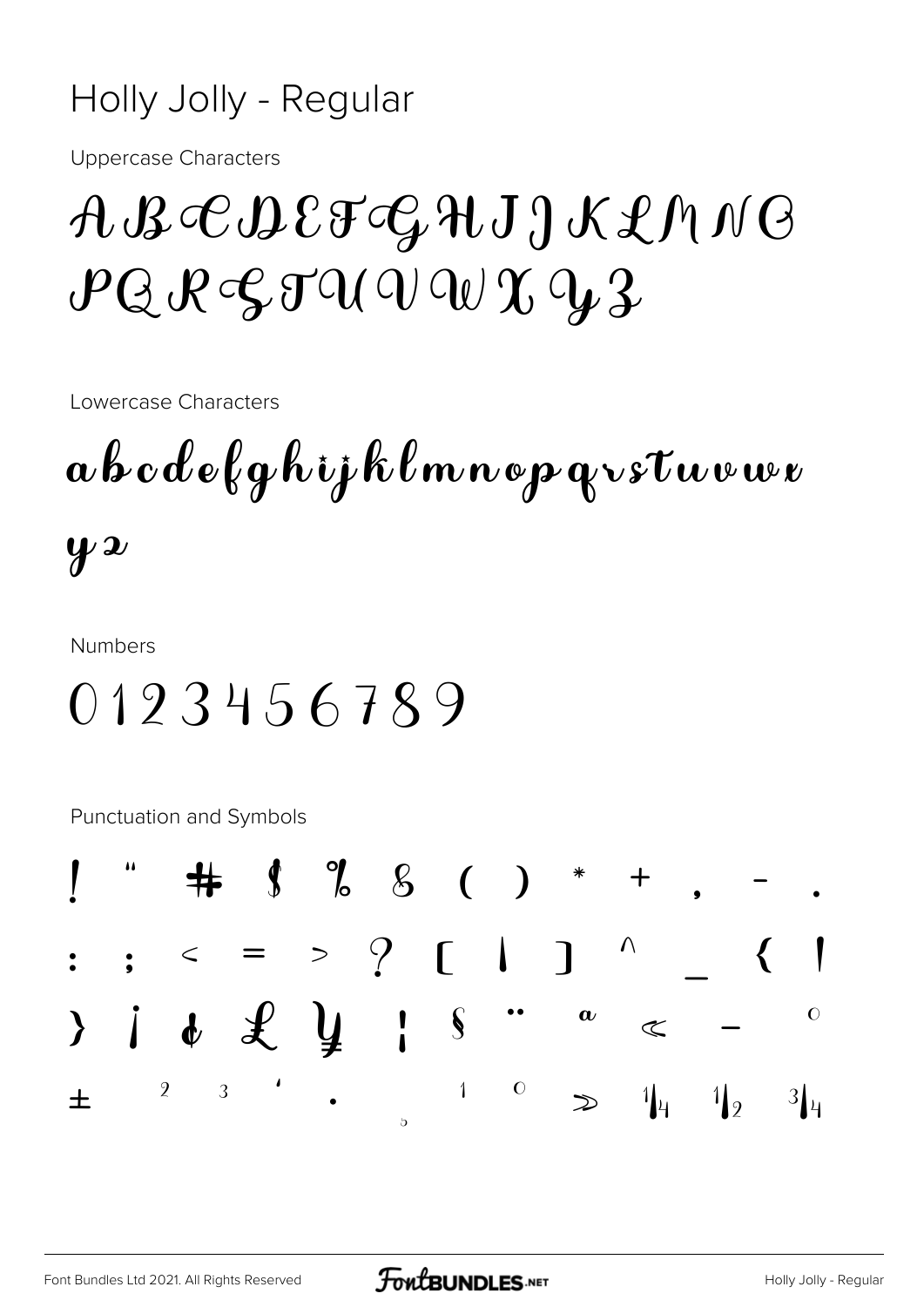# $\dot{A}$   $\dot{A}$   $\ddot{A}$   $\ddot{A}$   $\dot{A}$   $\dot{A}$   $\dot{B}$   $\dot{C}$   $\dot{C}$  $\dot{\mathcal{E}}$   $\ddot{\mathcal{E}}$   $\dot{\mathcal{J}}$   $\dot{\mathcal{J}}$   $\ddot{\mathcal{J}}$   $\ddot{\mathcal{Y}}$   $\ddot{\mathcal{N}}$ Ò Ó Ô Õ Ö × Ø Ù Ú  $\alpha$   $\alpha$   $\alpha$   $\alpha$   $\alpha$   $\alpha$   $\alpha$   $\alpha$  $\stackrel{\circ}{\alpha}$   $\alpha$   $\stackrel{\circ}{c}$   $\stackrel{\circ}{e}$   $\stackrel{\circ}{e}$   $\stackrel{\circ}{e}$   $\stackrel{\circ}{v}$   $\stackrel{\circ}{v}$  $\mathbf{\tilde{v}}$   $\mathbf{\tilde{v}}$   $\mathbf{\tilde{v}}$   $\mathbf{\tilde{w}}$   $\mathbf{\tilde{w}}$   $\mathbf{\tilde{w}}$   $\mathbf{\tilde{w}}$   $\mathbf{\tilde{w}}$   $\mathbf{\tilde{w}}$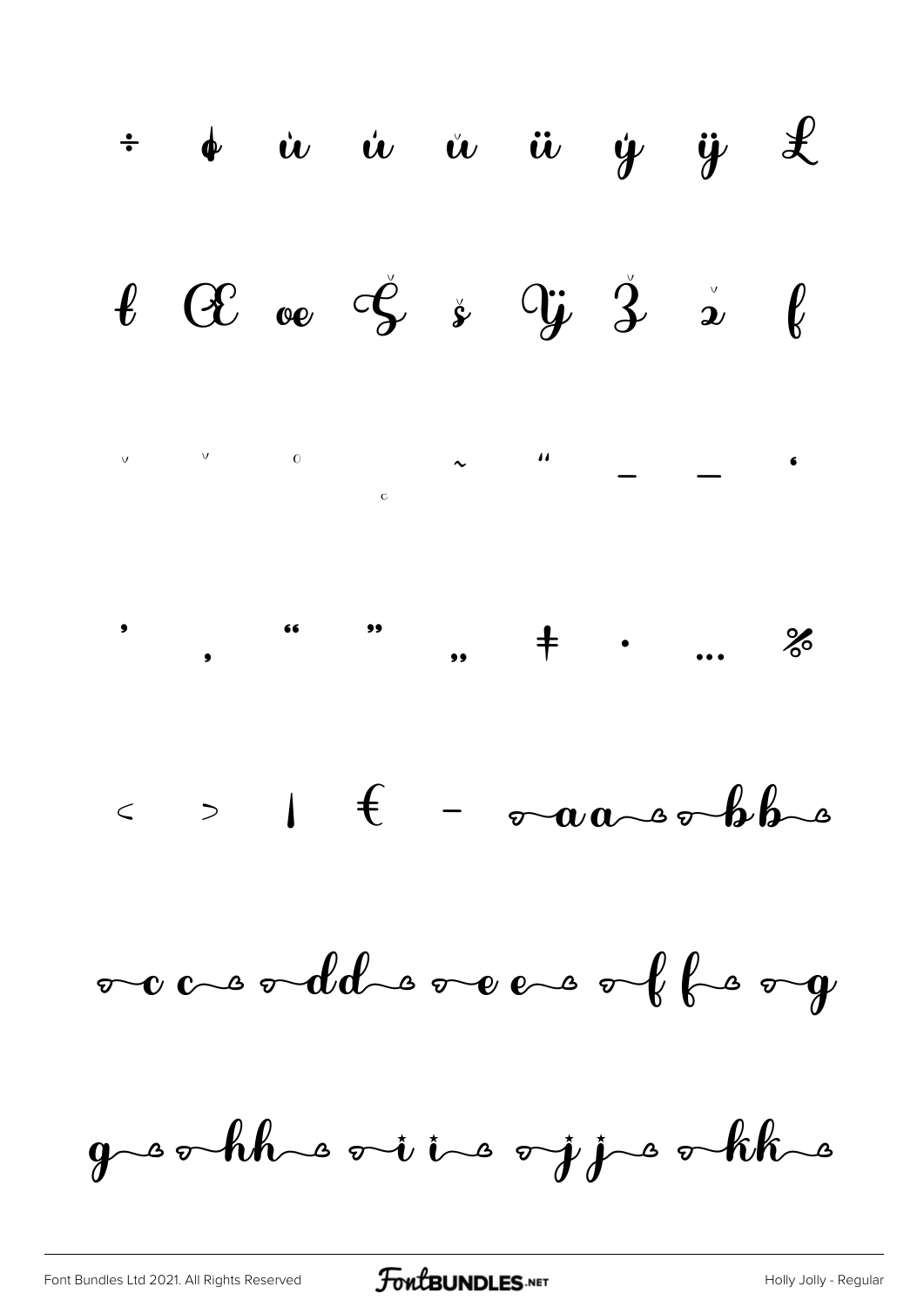olleommeonnements



unsorthesownsorthesy

 $y$  or  $z$  and  $x$   $x$   $x$   $y$   $y$   $y$ 

g lelilj lellon la la l

plglils lilulelmlel

y le le q m n n n y b il